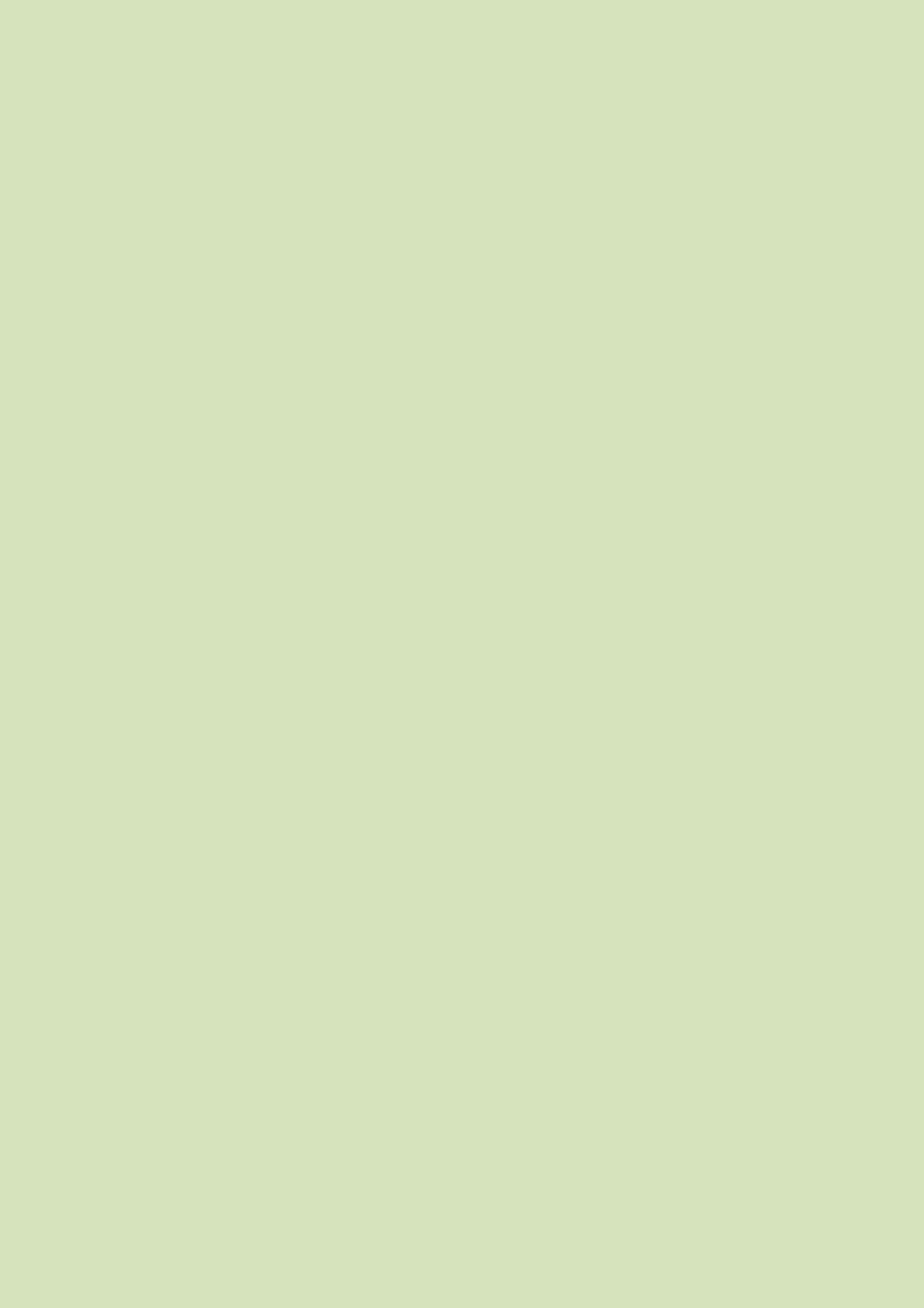## **CHAPTER II**

# **Compliance Audit (Revenue Sector)**

## **A. General**

## **2.1 Tax administration**

## **2.1.1 Goods and Services Tax**

Sales Tax/ Value Added Tax/ Goods and Services Tax (comprehensive tax levied on supply of both goods and services) are administered by the Financial Commissioner, Finance Department of the Government of Jammu & Kashmir at the Government level. The Commissioner State Taxes is entrusted with overall control and superintendence of the State Taxes Department. He is assisted by three Additional Commissioners (one each in Jammu and Kashmir Divisions and one for Tax Planning), 19 Deputy Commissioners (Jammu: 09; Kashmir: 08 and one each for Headquarter and Judicial matters) and 10 Assistant Commissioners (Jammu: 05; Kashmir: 05). The Union Territory is divided into 61 State Taxes Circles (Jammu: 30; Kashmir: 31), each headed by one State Taxes Officer.

## **2.1.2 State Excise**

The State Excise Department of J&K is responsible for charging of Excise Duties under J&K Excise Act 1901. The Department is headed by the Excise Commissioner who is assisted by four Deputy Excise Commissioners (Jammu: 03; Kashmir: 01) and 15 Excise and Taxation Officers (Jammu: 11; Kashmir: 04). There are 19 Distilleries/ Breweries/ Bottling Plants which fall within the jurisdiction of the Excise and Taxation Officer, Distilleries, Jammu.

## **2.1.3 Taxes on Vehicle**

Receipts from the Transport Department are regulated under the Central and the State Motor Vehicles Acts and Rules made thereunder and are under the administrative control of the Transport Commissioner.

## **2.2 Results of audit**

Test-check of records of 82 units out of a total of 398 units of State Taxes, State Excise, Transport and Law Departments conducted by Audit during the year 2019-20 revealed evasion of tax, under-assessment/ short levy of revenue, non/ short realisation of tax etc; aggregating  $\bar{\tau}$  127.72 crore in 14,572 cases as detailed in *Appendix 2.1*.

During the year 2019-20, an amount of  $\bar{\tau}$  6.15 lakh of revenue was recovered by the Departments that had been pointed out in audit. Audit observations in this Report have revenue implication of  $\bar{\xi}$  2.14 crore. The Departments/ Government have accepted audit observations.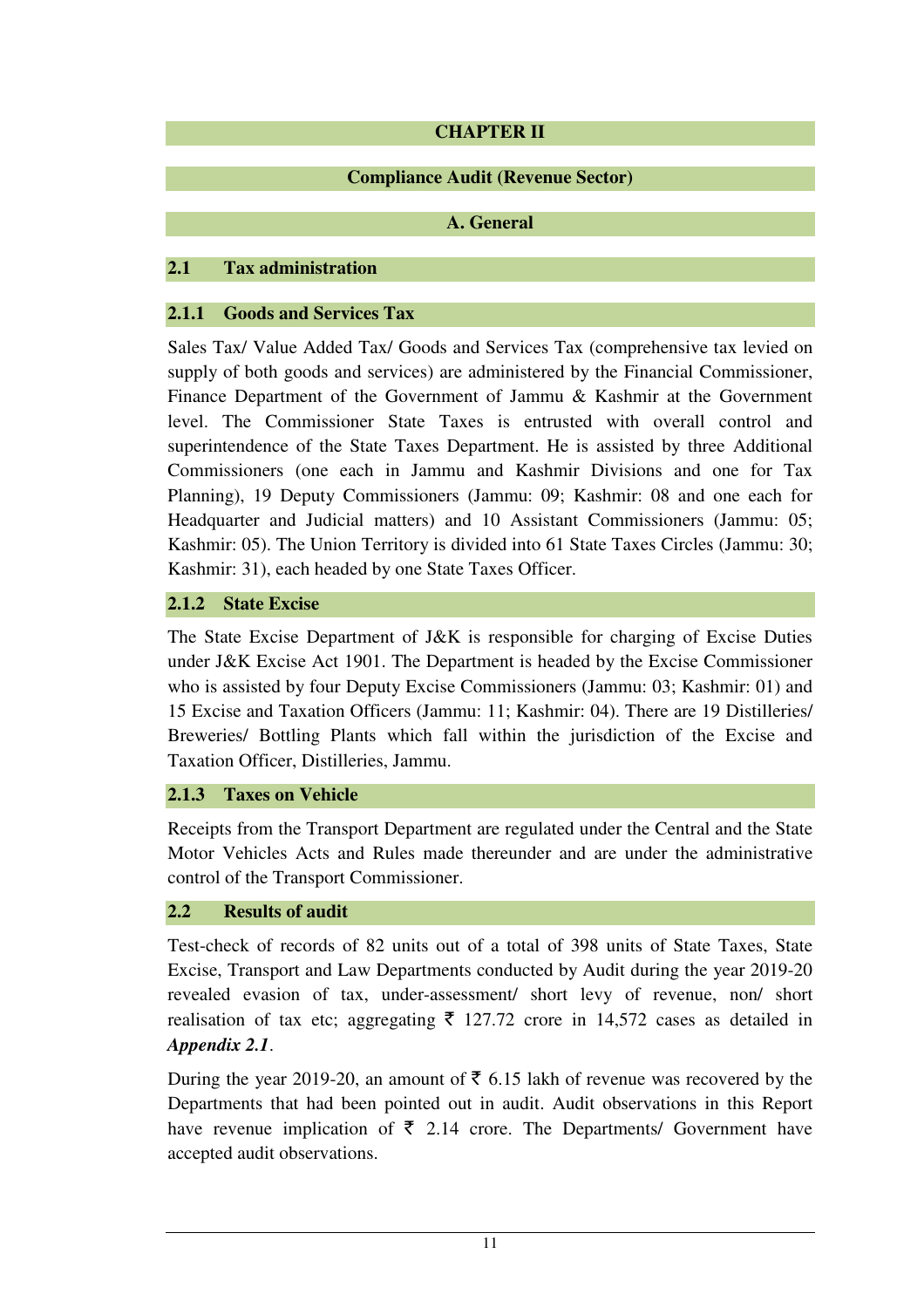## **B. COMPLIANCE AUDIT**

#### **Finance Department**

## **2.3 Input Tax Credit**

#### **2.3.1 Short demand due to irregular allowance of input tax credit**

**Failure of the Assessing Authority, State Taxes Circle Reasi Jammu**  (**Udhampur-II**) **to disallow the input tax credit claimed by the dealer during the period of suspension of his registration certificate resulted in short demand of**  ` **22.36 lakh.** 

Section 27 (7) of the Jammu and Kashmir Value Added Tax (VAT Act), 2005 stipulates that when any dealer to whom a certificate of registration is granted, fails to furnish any return or fails to pay any tax, penalty or interest payable under the Act, the certificate of registration of such dealer may be suspended by the prescribed Authority. Section 27 (8) of the above Act provides that suspension of certificate of registration will be withdrawn and registration certificate shall be restored on an application made by the dealer on furnishing evidence of payment of all taxes and on furnishing of overdue return(s) within 90 days of suspension. During the period the certificate of registration of a dealer remains suspended, he shall not be entitled to any benefits that a dealer whose certificate of registration is in force, is entitled to. The dealer is liable to pay interest and penalty under Section 51(4) and 69(1) (m) of VAT Act 2005. Further, Section 35 of the J&K VAT Act, 2005 stipulates that each and every return in relation to any tax period furnished by a registered dealer shall be scrutinised by the Assessing Authority within a period of three months of filing of such returns to verify the correctness of calculation, application of correct rate of tax and interest and input tax credit claimed therein.

Audit scrutiny (February 2019) of records of the State Taxes Circle Reasi- Jammu (Udhampur-II) revealed that due to non-furnishing of the return of  $2<sup>nd</sup>$  quarter of accounting year 2013-14, the Certificate of Registration of a dealer was suspended during the period from 01 February 2014 to 30 March 2014. However, the dealer claimed input tax credit of  $\bar{\xi}$  6.15 lakh during the 4<sup>th</sup> quarter of 2013-14, which included an amount of  $\bar{\tau}$  5.32 lakh pertaining to the period during which the Certificate of Registration remained suspended. Audit observed that while scrutinising the return of the deemed assessed case (July 2014) of the dealer, the assessing authority failed to take notice of the period during which certification of registration of the dealer had remained suspended which resulted in irregular allowance of input tax credit of  $\bar{\bar{\xi}}$  5.32 lakh.

Thus, the failure to disallow the input tax credit resulted in short demand of ₹ 22.36 lakh<sup>1</sup>.

 $\overline{a}$ 1

Tax: ₹5.32 lakh; Interest: ₹6.39 lakh; Penalty: ₹10.65 lakh.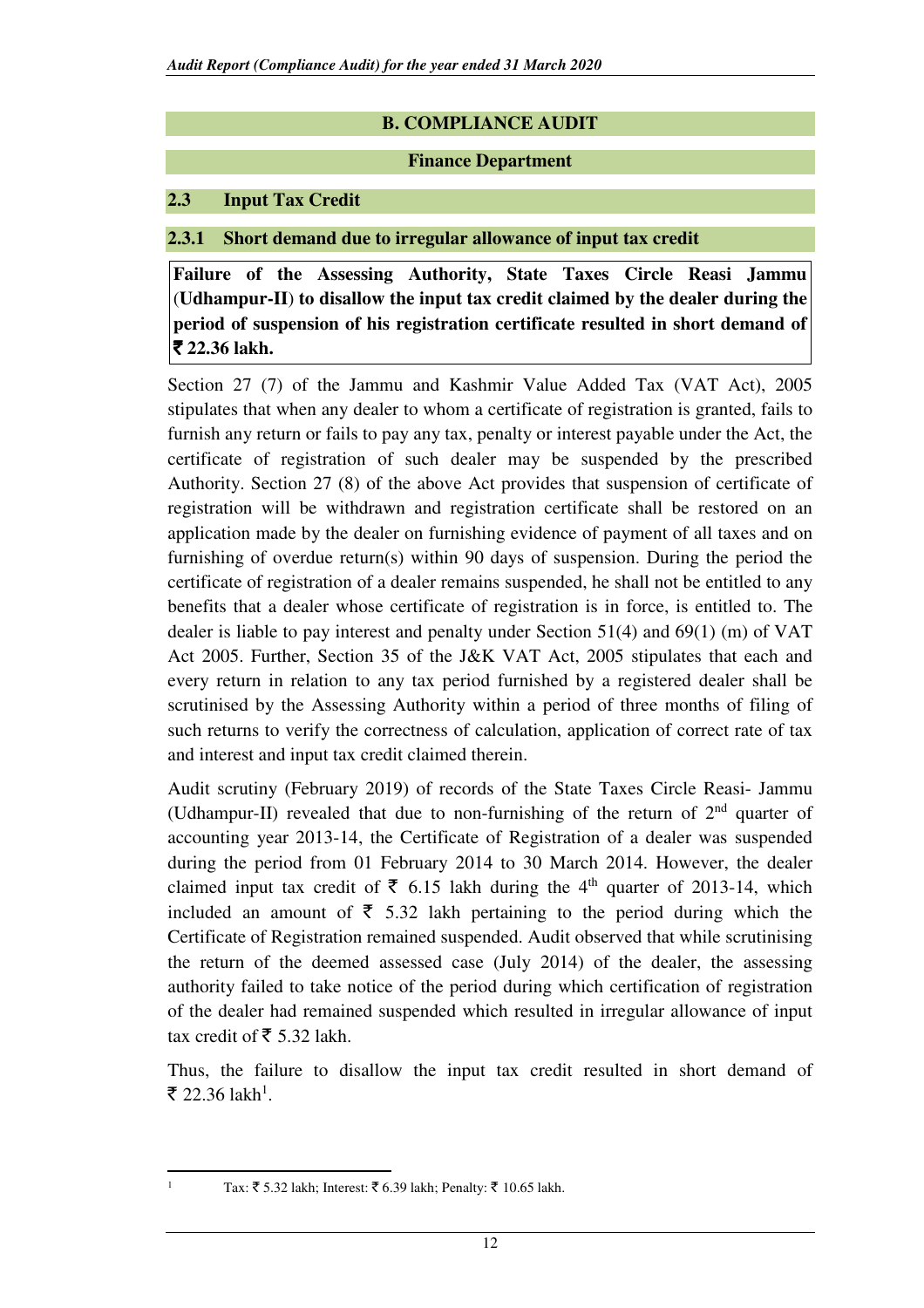On this being pointed out (February 2019), the Assessing Authority while rejecting the input tax credit of  $\bar{\tau}$  5.32 lakh pertaining to the period of suspension, reassessed (March 2020) the case and raised demand of  $\bar{\mathfrak{F}}$  23.43 lakh<sup>2</sup>.

The matter was referred to Government/ Department in November 2020. The Assistant Commissioner, State Taxes (Technical), J&K stated (December 2020) that the Assessing Authority has referred the demand of  $\bar{\tau}$  23.43 lakh to the Deputy Commissioner (Recovery), Jammu for realisation of taxes.

However, the reply of the Government was awaited (October 2021).

*The Department should take effective measures under the provisions of the Act to realise the demand proceeds at the earliest. Reasons for lapses may be examined and responsibility for lapses may also be fixed.* 

## **2.4 Short Levy of Tax**

## **2.4.1 Short levy of tax due to concealment of purchases**

**Assessing Authority State Taxes Circle-Ç Jammu failed to detect the concealment of Interstate Purchases, verify the genuineness of outward stock transfer during 2013-14 which resulted in short levy of tax, interest and penalty**  to the extent of  $\bar{\mathbf{z}}$  1.38 crore.

Section 42 (1) of the Jammu and Kashmir Value Added Tax Act 2005 provide that where after a dealer is assessed under section 37 to 40 of the Act for any year or part thereof, the Assessing Authority has reasons to believe that whole on any part of the turnover of the dealer in respect of any period has escaped assessment or has been under assessed, the Assessing Authority may serve a notice on the dealer and after giving the dealer a reasonable opportunity of being heard and making such enquiries as it considers necessary, proceed to assess to the best of its judgment, the amount of tax due from the dealer in respect of such turnover. Section 69(1) (f) of the Jammu and Kashmir Value Added Tax Act 2005, stipulates that if any person conceals his turnover or furnishes inaccurate particulars thereof, the appropriate authority shall direct that such person shall pay, in addition to the fee or tax by way of penalty, a sum equal to double the amount of the tax attempted to be evaded.

Further, as per section 6A of Central Sales Tax Act, 1956 where any dealer claims that he is not liable to pay tax under said Act in respect of any goods, on the ground that the movement of such goods from one State to another was occasioned by reason of transfer of such goods by him to any other place of his business or to his agent or principal, as the case may be and not by reason of sale, he may furnish to the Assessing Authority within the prescribed time or within such further time as that authority may for sufficient cause, permit, a declaration duly filed and signed by the Principal officer of the other place of business, or his agent or principal, as the case may be containing the prescribed particulars in the prescribed form obtained from the

 $\overline{a}$ 2

Tax: ₹5.32 lakh; Interest: ₹7.46 lakh; Penalty: ₹10.65 lakh.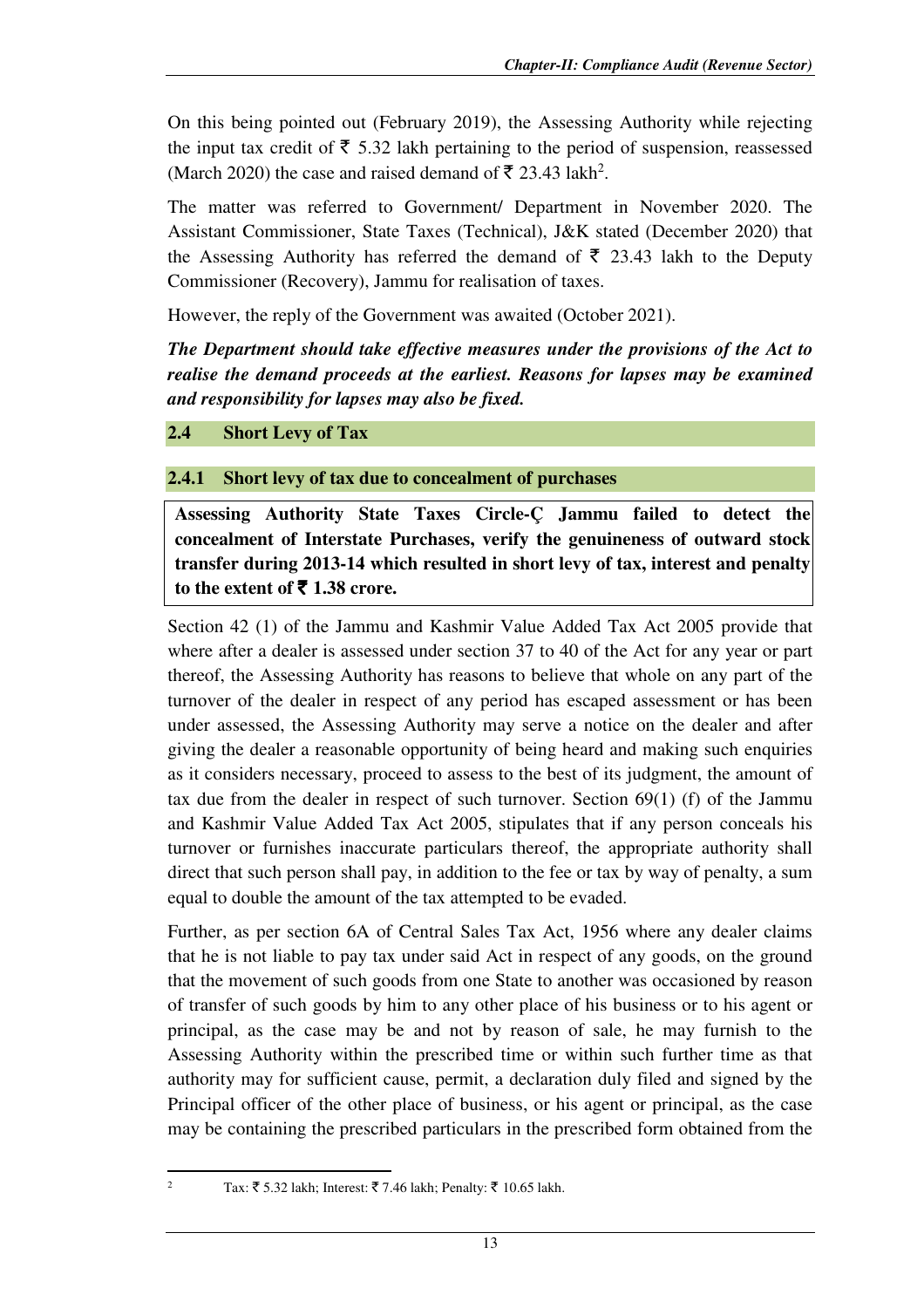prescribed authority, along with the evidence of dispatch of such goods. If the dealer fails to furnish such declaration, then the movement of such goods shall be deemed for all purposes of the Act to have been occasioned as a result of sale.

Audit check (December 2017) of records of State Taxes Circle-C Jammu showed that a dealer<sup>3</sup> had concealed interstate purchases worth  $\bar{\tau}$  13.74 lakh during the accounting year 2013-14 which led to concealment of taxable turnover of  $\bar{\tau}$  15.80 lakh<sup>4</sup>. Besides, the dealer had also claimed exemption on stock transfer of goods worth  $\bar{\tau}$  5.09 crore against F-Forms in the course of interstate trade which was accepted by the Assessing Authority at the time of assessment (January 2017) under section 9(2) of the CST Act, 1956. Since the Registration Certificate of the dealer was silent about having any branch office or any clearing and forwarding agent in other states the stock transfer was irregular.

Thus, the failure of the Assessing Authority to detect the concealment of interstate purchases along with verifying the genuineness of stock transfer resulted in short levy of tax of  $\bar{\xi}$  70.88 lakh on the taxable turnover of  $\bar{\xi}$  5.25 crore ( $\bar{\xi}$  5.09 crore + ₹ 15.80 lakh). Besides, interest of ₹ 63.06 lakh and penalty of ₹ 4.27 lakh was also leviable.

On this being pointed out (December 2017), the Assessing Authority re-assessed (March 2019) the dealer and raised a demand of  $\bar{\tau}$  1.67 crore<sup>5</sup> on the taxable turnover of  $\bar{\bar{\xi}}$  5.25 crore.

The matter was referred to Government/ Department in March 2021. The Commissioner State Taxes, J&K, Srinagar stated (May 2021) that proceedings were initiated against the dealer by issuance of statutory notice in VAT-19 dated 30 January 2018 for concealment of interstate purchases and claim of tax-free sales in the course of interstate trade and commerce while not having any branch office outside Jammu & Kashmir in the registration certificate. It was also stated that since the dealer failed to produce any documentary evidence in response to the notice issued, the Assessing Authority re-assessed the dealer and referred the demand of  $\bar{\tau}$  1.67 crore against the dealer to Deputy Commissioner for realisation of taxes under Land Revenue Act. However, the reply of the Government was awaited (October 2021).

*The Department may ensure recovery and fix the responsibility of the Assessing Authority for not implementing the prescribed provisions of the Act.* 

l

<sup>3</sup> Dealing in trade of dry fruits, cosmetics, confectionery, jams, juices and pickles. 4

Concealed purchases of  $\bar{\tau}$  13.74 lakh plus  $\bar{\tau}$  2.06 lakh on account of 15 *per cent* incidentals.

<sup>5</sup> Tax: ₹ 70.88 lakh; Interest: ₹ 92.17 lakh and Penalty: ₹ 4.27 lakh.